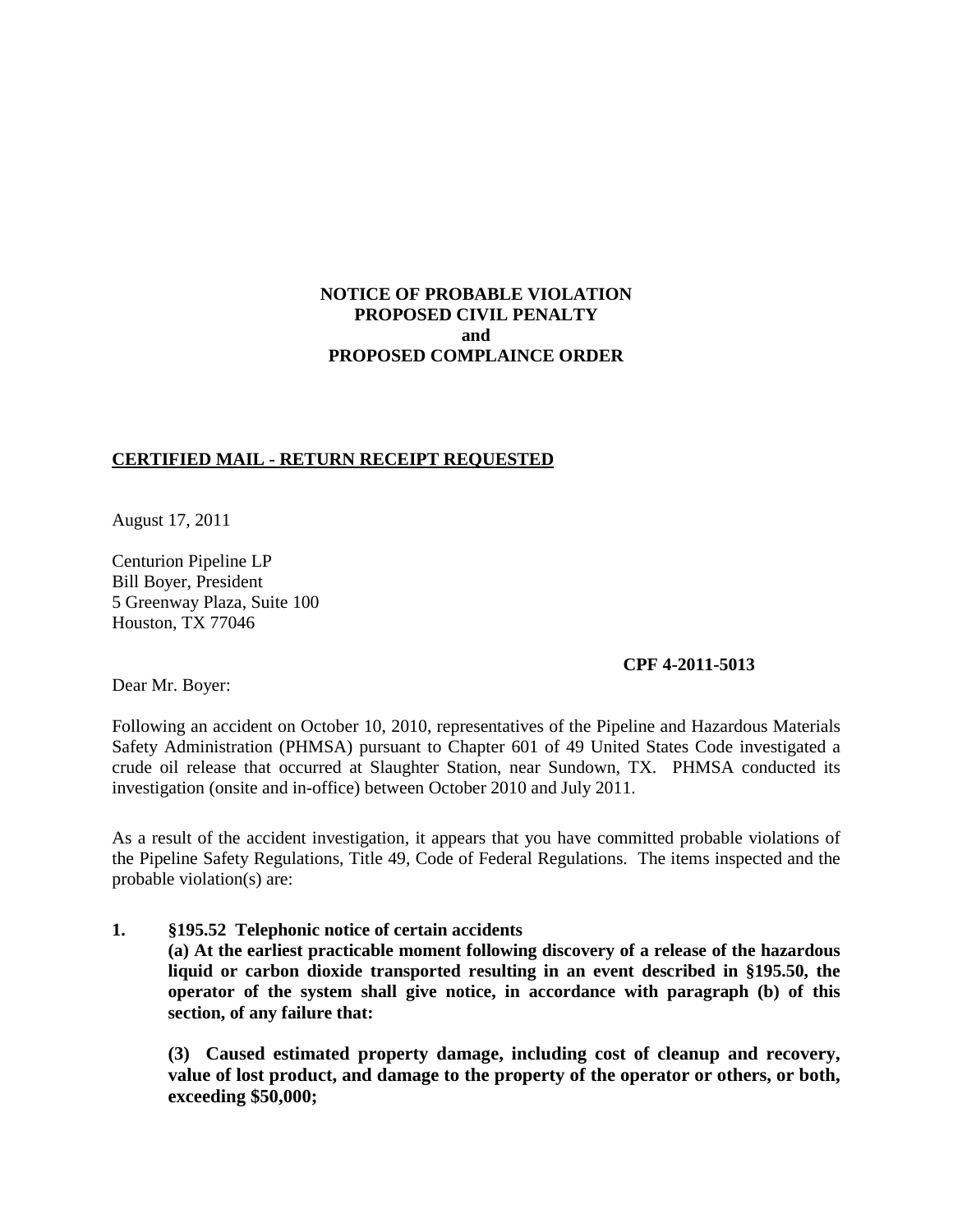Centurion failed to give notice at the earliest practicable moment following discovery of a crude oil release to the National Response Center (NRC). The crude oil release was discovered at approximately 7:35 AM on October 11, 2010 in Slaughter Station, near Sundown, TX by the "Gauger," and was reported to the Centurion control center in Houston, TX at approximately 7:45 AM. The control center Director then performed a quick calculation to determine the release amount utilizing breakout tanks hourly reports and meter snapshot reports. He estimated the release to be approximately 10,000 barrels. This information was then immediately provided to the Vice President of Operations and Director of HES/Regulatory/compliance. Centurion did not make a report to NRC (Report Number 956628) until 2:16 PM on 10/11/10, approximately 7 hours after the crude oil release was discovered by the Gauger.

**2. §195.402 Procedural manual for operations, maintenance, and emergencies.**

**(a) General. Each operator shall prepare and follow for each pipeline system a manual of written procedures for conducting normal operations and maintenance activities and handling abnormal operations and emergencies. This manual shall be reviewed at intervals not exceeding 15 months, but at least once each calendar year, and appropriate changes made as necessary to insure that the manual is effective. This manual shall be prepared before initial operations of a pipeline commence, and appropriate parts shall be kept at locations where operations and maintenance activities are conducted**

Centurion failed to follow its written procedure P#195.432(b) "Inspection of In-service Break out Tanks," dated February 2004 in that it did not conduct a monthly inspection of tank #6688 for August, 2009. This procedure gives the steps required for periodic inservice tank inspection including monthly external break out tank inspection. Centurion reviews and certifies annually that this procedure is accurate and current.

Centurion did not conduct the tank inspection for tank #6688 in August, 2009 as required per procedure P# 195.432(b) despite leaks discovered on the flange and packing of the mixer during the preceding months: June 2009 and July 2009. PHMSA reviewed monthly breakout tanks inspection records from March 2008 to September 2010 for tank #6688. There is no tank inspection record for August 2009. Centurion's summary of monthly breakout tank inspection records which were stored in the Maximo work order data system showed a work order was generated to conduct inspection by 8/24/2009 (target date), but the inspection was not conducted until 9/02/2009 and subsequent inspections were conducted on 10/06/2009 (9/24/2009-target date), 11/03/2009 (10/24/2009-target date), and 12/03/2009 (11/03/2009-target date).

**3. §195.505 Qualification program. Each operator shall have and follow a written qualification program. The program shall include provisions to:**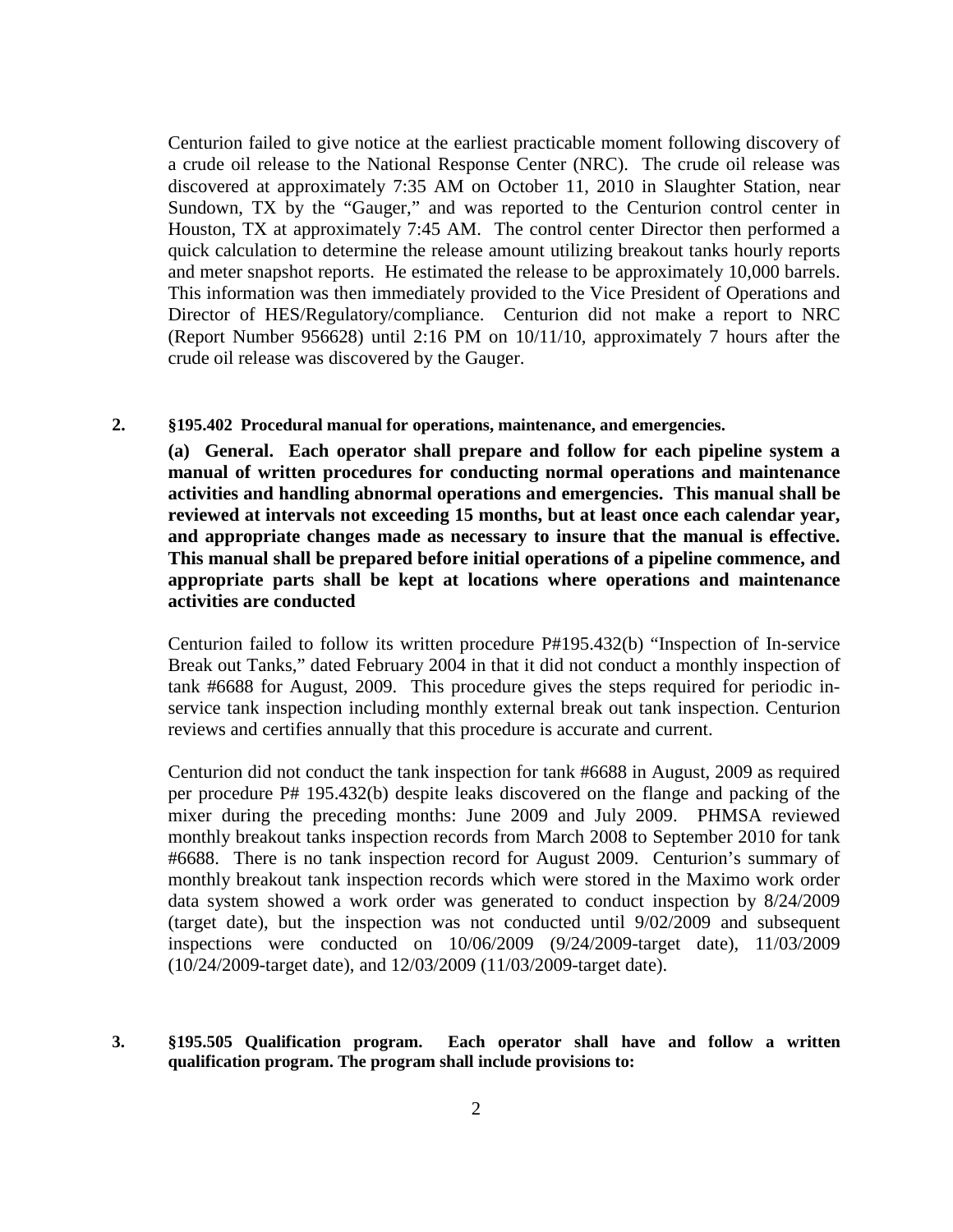### **(g) Identify those covered tasks and the intervals at which evaluation of the individual's qualifications is needed**

Centurion failed to follow its OQ program by not re-qualifying control center personnel using the frequency prescribed by the Centurion OQ program. Centurion OQ program (latest revision March 2010), cover task "O1- Operate Pipeline System from Control Center", specifies the reevaluation frequency for this covered task to be 1 year "Due to the criticality of the Control Center operations". This has been in Centurion's OQ program since 2004. During the investigation PHMSA reviewed the Performance Evaluation Form for task O1 for several employees. The review revealed that several individuals were not evaluated every year but approximately every three or four years. The operations coordinator, who evaluates the control center controllers, confirmed the re-evaluation frequency practice at Centurion has been 3 years.

#### 4. **§195.54 Accident reports**

### **(b) Whenever an operator receives any changes in the information reported or additions to the original report on DOT Form 7000-1, it shall file a supplemental report within 30 days.**

Centurion failed to update the crude oil release amount on the accident report. The original accident report was filed on 11/10/2010 (report # 20100240-15363) and indicated 10,000 bbls crude oil release. Centurion has filed 3 supplemental accident reports: 11/17/2010 (report #20100240-15375), 12/08/2010 (report #20100240-15436), and 12/10/2010 (report #20100240- 15454), and no update on the spill amount was provided on the supplemental reports.

Centurion reported 10,000 barrels of crude oil release based of an assumption that the leak began at approximately 7:45 AM 10/11/2010 and the Centurion's "Leak, Maintenance and Exposed Pipe Report" showed the crude oil release amount was 10,000 bbls. During the investigation, PHMSA reviewed the SCADA records and determined that the leak most likely occurred at 5:00 PM on October 10, 2010 and that approximately 18,600 bbls were most likely released. PHMSA's investigation also revealed that the vacuum truck records (99 loads) showed approximately 11,750 bbls of product were removed. Centurion did not update the written report for the amount spilled.

#### Proposed Civil Penalty

Under 49 United States Code, § 60122, you are subject to a civil penalty not to exceed \$100,000 for each violation for each day the violation persists up to a maximum of \$1,000,000 for any related series of violations. The Compliance Officer has reviewed the circumstances and supporting documentation involved in the above probable violation(s) and has recommended that you be preliminarily assessed a civil penalty of \$ 39,000 as follows:

| Item number | PENALTY  |
|-------------|----------|
|             | \$ 7,500 |
|             | \$31,500 |

### Warning Items

With respect to item 2 we have reviewed the circumstances and supporting documents involved in this case and have decided not to conduct additional enforcement action or penalty assessment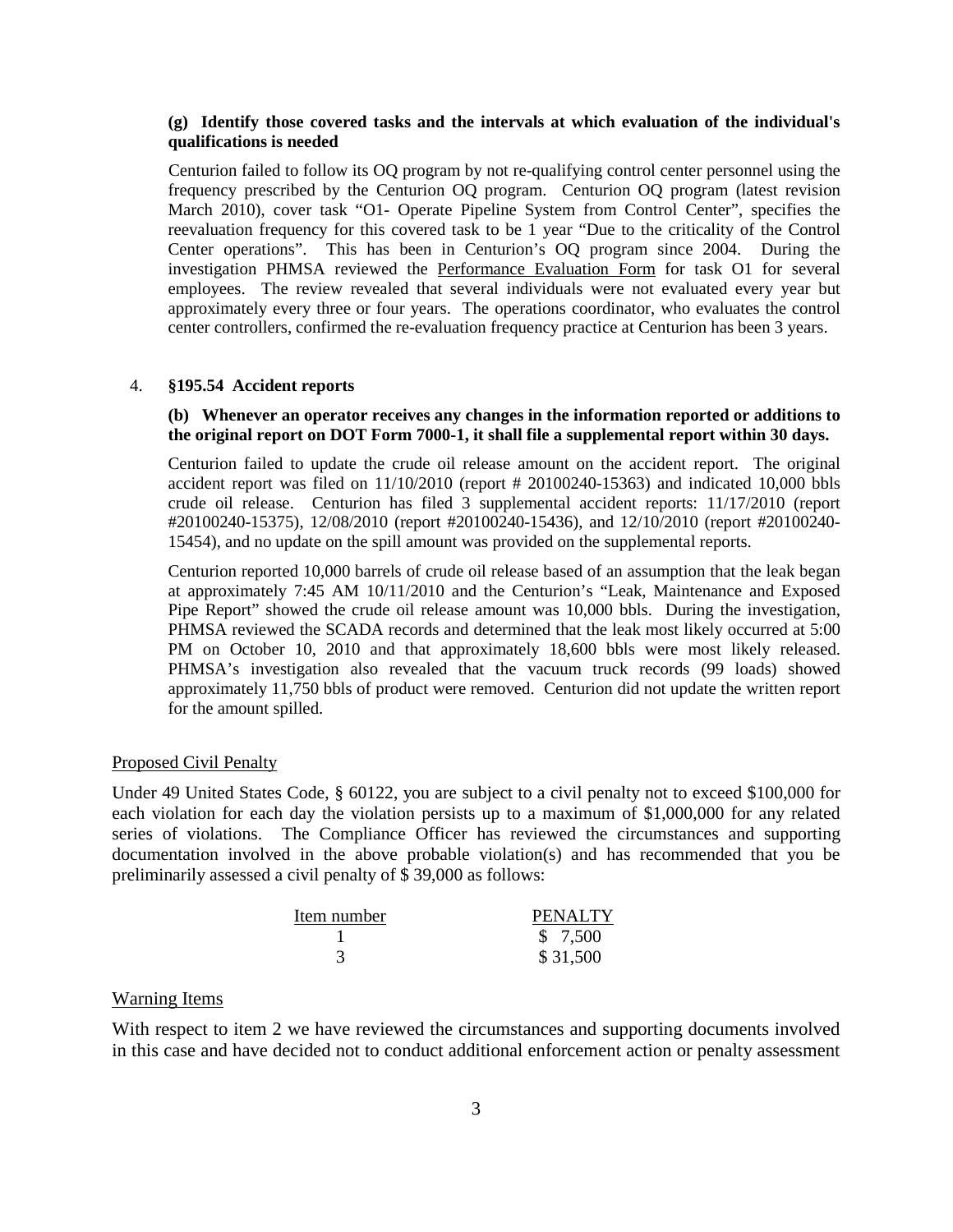proceedings at this time. We advise you to promptly correct these item(s). Be advised that failure to do so may result in Centurion being subject to additional enforcement action.

## Proposed Compliance Order

With respect to items 3 and 4 pursuant to 49 United States Code § 60118, the Pipeline and Hazardous Materials Safety Administration proposes to issue a Compliance Order to Centurion. Please refer to the *Proposed Compliance Order*, which is enclosed and made a part of this Notice.

### Response to this Notice

Enclosed as part of this Notice is a document entitled *Response Options for Pipeline Operators in Compliance Proceedings*. Please refer to this document and note the response options. Be advised that all material you submit in response to this enforcement action is subject to being made publicly available. If you believe that any portion of your responsive material qualifies for confidential treatment under 5 U.S.C. 552(b), along with the complete original document you must provide a second copy of the document with the portions you believe qualify for confidential treatment redacted and an explanation of why you believe the redacted information qualifies for confidential treatment under 5 U.S.C. 552(b). If you do not respond within 30 days of receipt of this Notice, this constitutes a waiver of your right to contest the allegations in this Notice and authorizes the Associate Administrator for Pipeline Safety to find facts as alleged in this Notice without further notice to you and to issue a Final Order.

In your correspondence on this matter, please refer to **CPF 4-2011-5013** and for each document you submit, please provide a copy in electronic format whenever possible.

Sincerely,

R. M. Seeley Director, Southwest Region Pipeline and Hazardous Materials Safety Administration

Enclosure: *Response Options for Pipeline Operators in Compliance Proceedings*